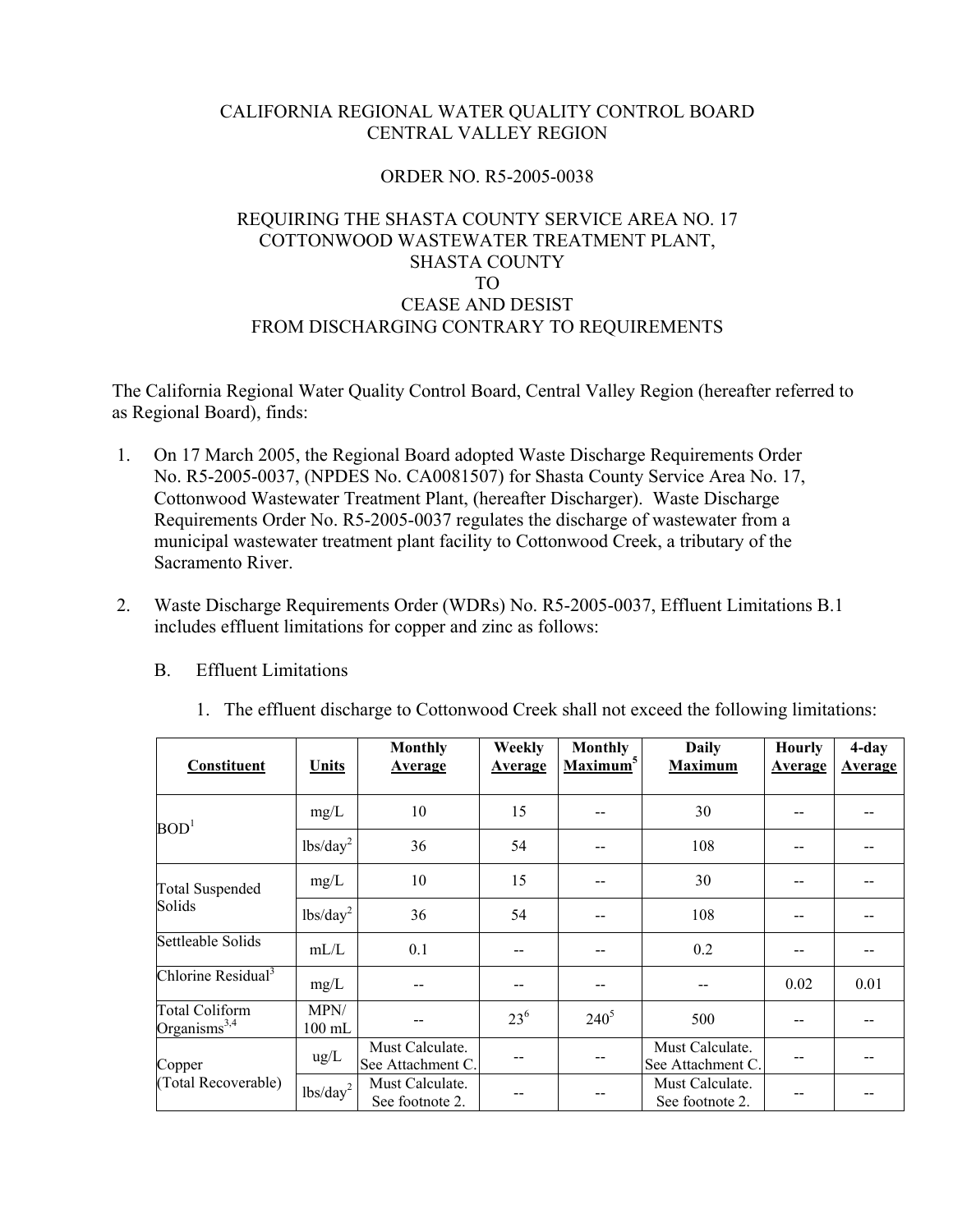#### CEASE AND DESIST ORDER NO. R5-2005-0038 2 SHASTA COUNTY SERVICE AREA NO. 17 COTTONWOOD WASTEWATER TREATMENT PLANT SHASTA COUNTY

| Constituent                                                                                                                                                                                                                                                                                                                                                                                                                                                                                                                                                                                                                                                     | Units         | <b>Monthly</b><br>Average            | Weekly<br>Average | <b>Monthly</b><br>Maximum <sup>5</sup> | Daily<br><b>Maximum</b>              | <b>Hourly</b><br>Average | 4-day<br>Average |
|-----------------------------------------------------------------------------------------------------------------------------------------------------------------------------------------------------------------------------------------------------------------------------------------------------------------------------------------------------------------------------------------------------------------------------------------------------------------------------------------------------------------------------------------------------------------------------------------------------------------------------------------------------------------|---------------|--------------------------------------|-------------------|----------------------------------------|--------------------------------------|--------------------------|------------------|
| Zinc                                                                                                                                                                                                                                                                                                                                                                                                                                                                                                                                                                                                                                                            | $\text{ug/L}$ | Must Calculate.<br>See Attachment D. |                   |                                        | Must Calculate.<br>See Attachment D. |                          |                  |
| (Total Recoverable)                                                                                                                                                                                                                                                                                                                                                                                                                                                                                                                                                                                                                                             | $lbs/day^2$   | Must Calculate.<br>See footnote 2.   |                   |                                        | Must Calculate.<br>See footnote 2.   |                          |                  |
| 5-day, 20°C biochemical oxygen demand<br><sup>2</sup> Based upon a design flow of 0.43 mgd. Calculate lbs/day by multiplying concentration (mg/L) by 0.43 mgd flow<br>and by 8.34 conversion factor.<br><sup>3</sup> Chlorine residual and total coliform shall be measured at the chlorine contact chamber discharge or other location<br>approved by the Executive Officer. Effluent chlorine residual shall be measured continuously.<br><sup>4</sup> The effluent coliform sample shall be taken during the period when the highest daily effluent flow occurs.<br>Shall not exceed more than once in any 30 day period.<br>6<br>As a 7-day median average. |               |                                      |                   |                                        |                                      |                          |                  |

- 3. The effluent limitations for copper are dependent on the hardness of the receiving water as shown in Attachment C - Copper of Order No. R5-2005-0037. For example, at a hardness of 75 mg/L, the applicable acute and chronic copper criteria are 9.93 ug/L and 7.00 ug/L respectively. At a hardness of 100 mg/L, these criteria increase to 12.88 ug/L (acute) and 8.96 ug/L (chronic), and at a hardness of 120 mg/L they are 15.19 ug/L (acute) and 10.47 ug/L (chronic).
- 4. The effluent limitations for zinc are also dependent on the hardness of the receiving water as shown in Attachment D - Zinc of Order No. R5-2005-0037. For example, at a hardness of 75 mg/L, the applicable acute and chronic zinc criteria are 26.96 ug/L and 92.58 ug/L respectively. At a hardness of 100 mg/L, these criteria increase to 34.24 ug/L (acute) and 118.14 ug/L (chronic), and at a hardness of 120 mg/L they are 39.83 ug/L (acute) and 137.87 ug/L (chronic).
- 5. Copper and zinc have been detected in the effluent at concentrations that have the reasonable potential to cause the receiving water to exceed applicable water quality standards for copper and zinc.
- 6. The Discharger has requested a time schedule to come into compliance with the copper and zinc effluent limits or to conduct studies, such as a site-specific translator study, or a mixing zone and dilution study, to demonstrate that the effluent limitations for copper and zinc should be modified.
- 7. California Water Code (CWC) Section 13385(h) and (i) require the Regional Board to impose mandatory minimum penalties upon dischargers that violate certain effluent limitations. CWC Section 13385(j) exempts certain violations from the mandatory penalties. CWC Section 13385(j)(3) exempts the discharge from mandatory penalties "where the waste discharge is in compliance with either a cease and desist order issued pursuant to Section 13301 or a time schedule order issued pursuant to Section 13300 or Section 13308, if all the [specified] requirements are met."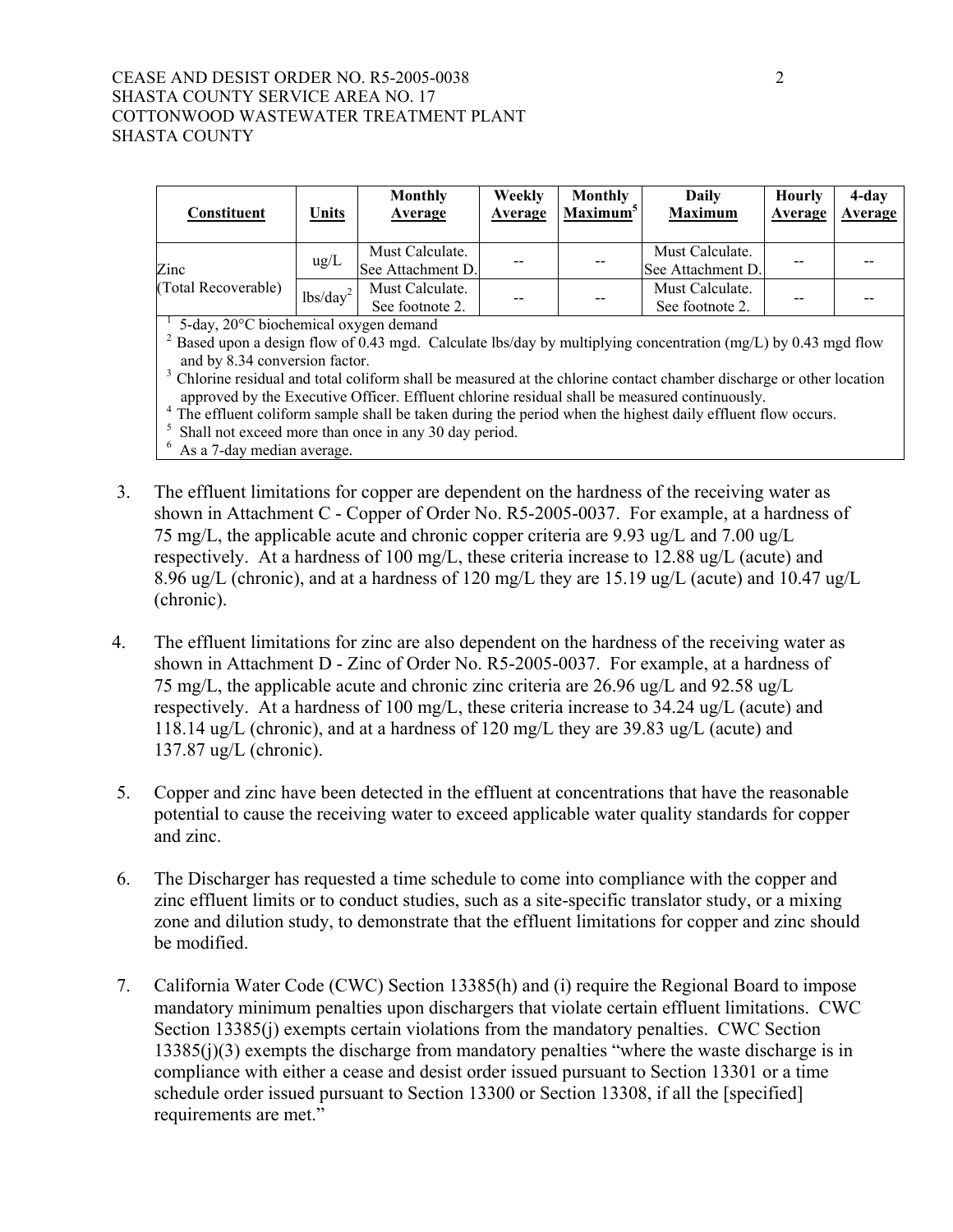- 8. In accordance with CWC 13385(j)(3), the Regional Board finds that the Discharger is not able to consistently comply with copper and zinc effluent limits contained in the Waste Discharge Requirements Order No. R5-2005-0037. The copper and zinc effluent limitations are new requirements that became applicable to the permit after the effective date of adoption of the waste discharge requirements, and after 1 July 2000, for which new or modified control measures are necessary in order to comply with the limitation, and the new or modified control measures cannot be completed, and put into operation within 30 calendar days. As the copper and zinc limitations are based on existing Basin Plan water quality objectives that were adopted prior to 25 September 1995, compliance schedules for these effluent limitations must be placed in a Cease and Desist Order.
- 9. The Discharger needs time to develop reasonable measures to achieve compliance with the final effluent limits for copper and zinc. The Discharger may also conduct studies, such as a site-specific translator study, or a mixing zone and dilution study to demonstrate that the final effluent limits for copper and zinc should be modified. The development of measures to achieve compliance and study periods require up to five (5) years from the effective date of the waste discharge requirements. Since the time schedule for completion of actions necessary to achieve full compliance exceeds one year, interim requirements are included in and by this Order. A time schedule for compliance is included in this Order. In accordance with CWC Section 13385(j)(3) this Order requires the Discharger to prepare and implement a pollution prevention plan pursuant to Section 13263.3(d)(3) of the CWC. Copper and zinc may be able to be reduced through source control measures.
- 10. The interim limitations in this Order as Maximum Daily Effluent Limits (MDEL) are based on the current operation and treatment practices. In developing the interim limitations, when there are less than ten sampling data points available, the USEPA Technical Support Document (TSD) recommends a coefficient of variation of 0.6 be utilized as representative of wastewater effluent sampling. The TSD recognizes that a minimum of ten data points is necessary to conduct a valid statistical analysis. The multipliers contained in Table 5-2 of the TSD are used to determine a MDEL based on a long-term average objective. In this case, the long-term average objective is to maintain, at a minimum, the current performance level. Therefore, when there are fewer than ten sampling points for a constituent, interim limitations are based on 3.11 times the maximum observed sampling point to obtain the MDEL. The data used to develop the interim effluent limitations are summarized in the following table:

| <b>INTERIM EFFLUENT LIMITATIONS</b> |                     |                    |  |  |
|-------------------------------------|---------------------|--------------------|--|--|
|                                     | <b>Total Copper</b> | <b>Total Zinc</b>  |  |  |
| Number of Samples                   |                     |                    |  |  |
| Minimum Concentration $(ug/L)$      |                     | I6                 |  |  |
| Maximum Concentration $(ug/L)$      |                     | 52                 |  |  |
| Multiplier                          | 3.11                | 3.11               |  |  |
| Interim (MDEL)                      | 37 ug/L             | $162 \text{ ug/L}$ |  |  |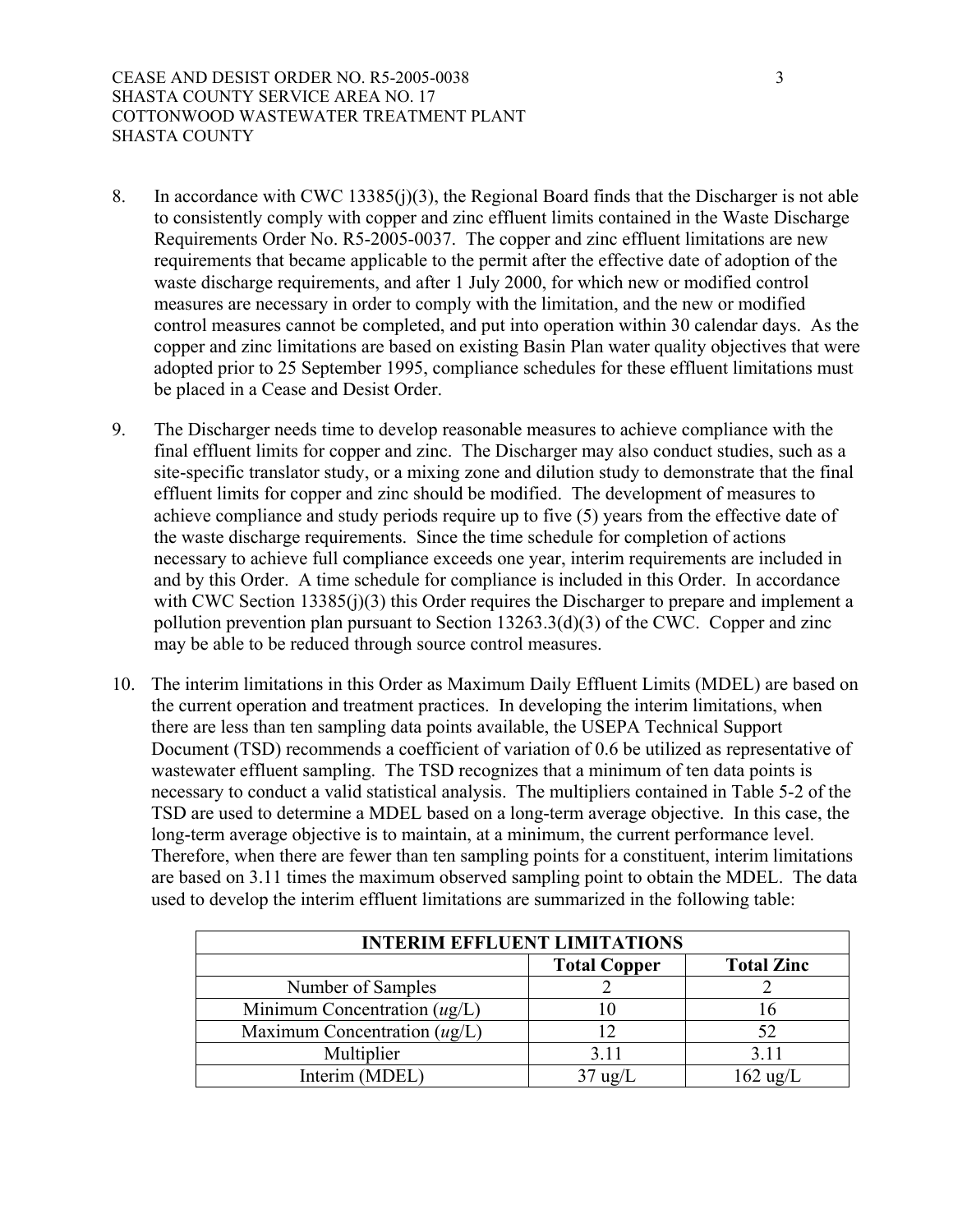11. Section 13301 of the California Water Code states, in part:

"When a regional board finds that a discharge of waste is taking place or threatening to take place in violation of requirements or discharge prohibitions prescribed by the regional board or the state board, the board may issue an order to cease and desist and direct that those persons not complying with the requirements or discharge prohibitions (a) comply forthwith, (b) comply in accordance with a time schedule set by the board, or (c) in the event of a threatened violation, take appropriate remedial or preventative action. In the event of an existing or threatened violation of waste discharge requirements in the operation of a community sewer system, cease and desist orders may restrict or prohibit the volume, type, or concentration of waste that might be added to such system by dischargers who did not discharge into the system prior to the issuance of the cease and desist order. Cease and desist orders may be issued directly by a board, after notice and hearing, or in accordance with the procedure set forth in Section 13302."

- 12. Compliance with this Order exempts the Discharger from mandatory minimum penalties for violations of the copper limitations, in accordance with CWC Section 13385 (j)(3).
- 13. On 17 March 2005, in Rancho Cordova, California, after due notice to the Discharger and all other affected persons, the Regional Board conducted a public hearing at which evidence was received to consider a Cease and Desist Order pursuant to CWC Section 13301 to establish a time schedule to achieve compliance with waste discharge requirements in Order No. R5-2005-0037.
- 14. Issuance of this Order is exempt from the provisions of the California Environmental Quality Act (Public Resources Code, Section 21000, et seq.), in accordance with Section 15321 (a)(2), Title 14, California Code of Regulations.
- 15. Any person adversely affected by this action of the Regional Board may petition the State Water Resources Control Board to review this action. The petition must be received by the State Water Resources Control Board, Office of the Chief Counsel, P.O. Box 100, Sacramento, CA 95812-0100, within 30 days of the date in which the action was taken. Copies of the law and regulations applicable to filing petitions will be provided on request.

# **IT IS HEREBY ORDERED PURSUANT TO CALIFORNIA WATER CODE SECTION 13301, THAT:**

1. The Discharger shall comply with the following time schedule to assure compliance with Waste Discharge Requirements Order No. R5-2005-0037, Effluent Limitations B.1 for copper and zinc: